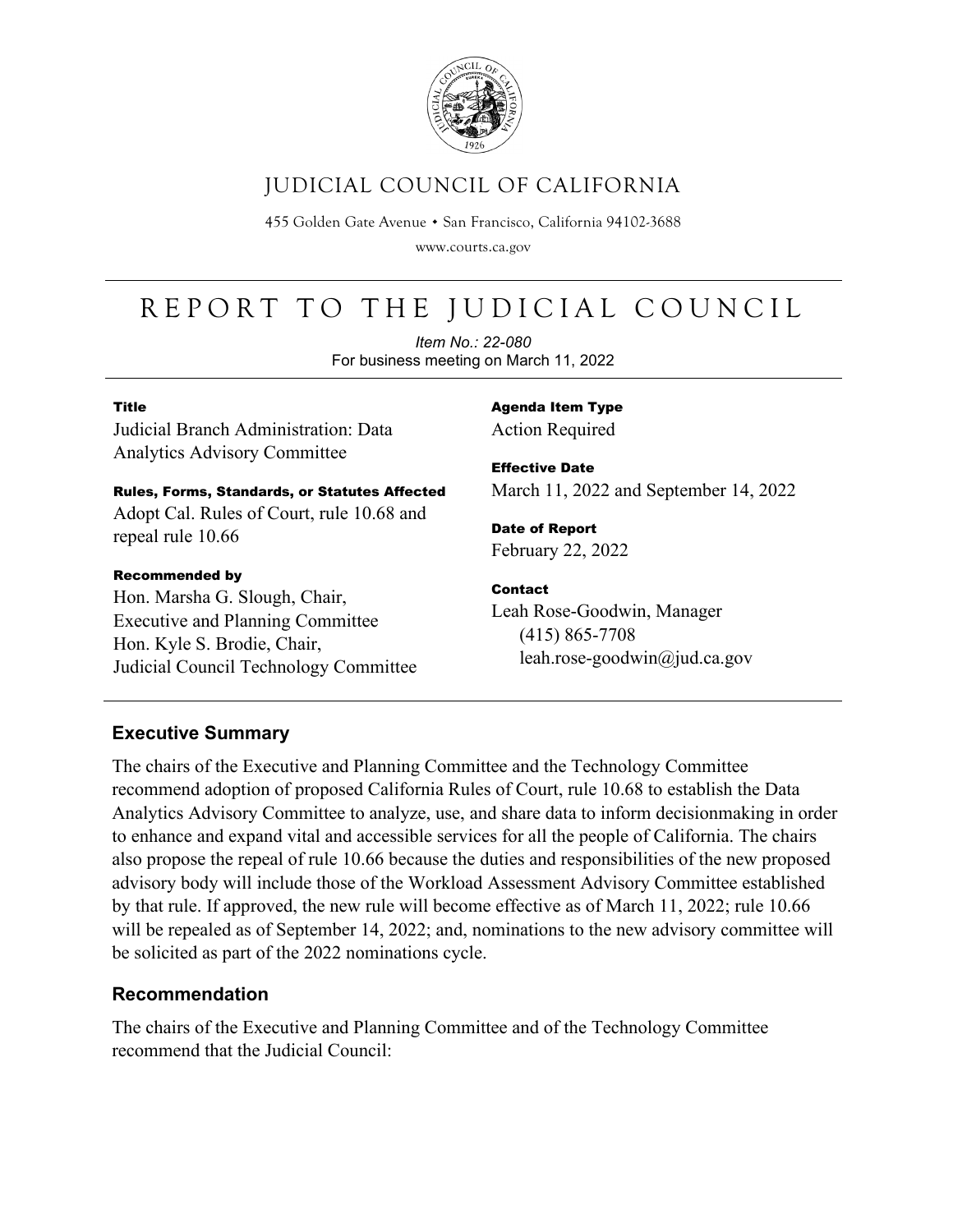- 1. Adopt rule 10.68 of the California Rules of Court to establish the Data Analytics Advisory Committee, effective March 11, 2022;
- 2. Repeal rule 10.66 of the California Rules of Court to retire the Workload Assessment Advisory Committee established by the rule, effective September 14, 2022;

The proposed adopted and repealed rules are attached at pages 5 and 6.

## **Relevant Previous Council Action**

On May 21, 2021, the Judicial Council accepted the *Data and Information Governance Policy Concepts* from the Information Technology Advisory Committee.<sup>[1](#page-1-0)</sup> The report was the final work product of the Information Technology Advisory Committee's Data Analytics Workstream, which was charged with recommending a data analytics strategy for the branch that included developing branchwide data and information governance policy recommendations. The discussion at the May Judicial Council meeting highlighted the need for ongoing work in this subject area beyond the workstream's report.

## **Analysis/Rationale**

Following council acceptance of the workstream's report, the chairs of the Executive and Planning Committee and the Technology Committee formed a joint working group consisting of representatives from each of the two committees to consider governance options for leading and planning judicial branch data and analytics strategies and policies.[2](#page-1-1) Over the course of several discussions, the group discussed the business need for and objectives of policy development in this subject area and determined that a standing advisory body was needed to lead and plan branch data and analytic strategy. The joint working group then reviewed the areas of focus and annual agendas of existing council advisory bodies to determine if there were any that had the same or similar duties and scope of responsibility of the proposed new committee.

The joint working group determined that the area of focus and duties of the Workload Assessment Advisory Committee (WAAC) were substantively aligned to the proposed scope and duties for the new committee, although the proposed new committee's scope and duties are broader. The joint working group concluded that the WAAC's areas of work should be included as part of the new committee's scope; specifically, the joint working group recognized the need to continue the important workload analyses currently conducted under the direction of the WAAC in understanding and measuring trial court workload and allocating resources to courts on the basis of empirical data. (See proposed rule 10.68(b)(2).) Given the importance of WAAC's work, if the Judicial Council approves creation of the new advisory committee, WAAC

<span id="page-1-0"></span><sup>1</sup> Judicial Council of Cal., *Judicial Branch Administration: Judicial Branch Data and Information Governance Policy Concepts* (Apr. 23, 2021), *[https://jcc.legistar.com/LegislationDetail.aspx?ID=4889531&GUID=DA4EF655-](https://jcc.legistar.com/LegislationDetail.aspx?ID=4889531&GUID=DA4EF655-4FB7-4773-99E3-6F0B2C83DB42) [4FB7-4773-99E3-6F0B2C83DB42](https://jcc.legistar.com/LegislationDetail.aspx?ID=4889531&GUID=DA4EF655-4FB7-4773-99E3-6F0B2C83DB42)*.

<span id="page-1-1"></span><sup>2</sup> Joint working group members were Hon. Marsha G. Slough and Hon. Ann C. Moorman from the Executive and Planning Committee and Hon. Kyle S. Brodie and Mr. Shawn Landry from the Technology Committee.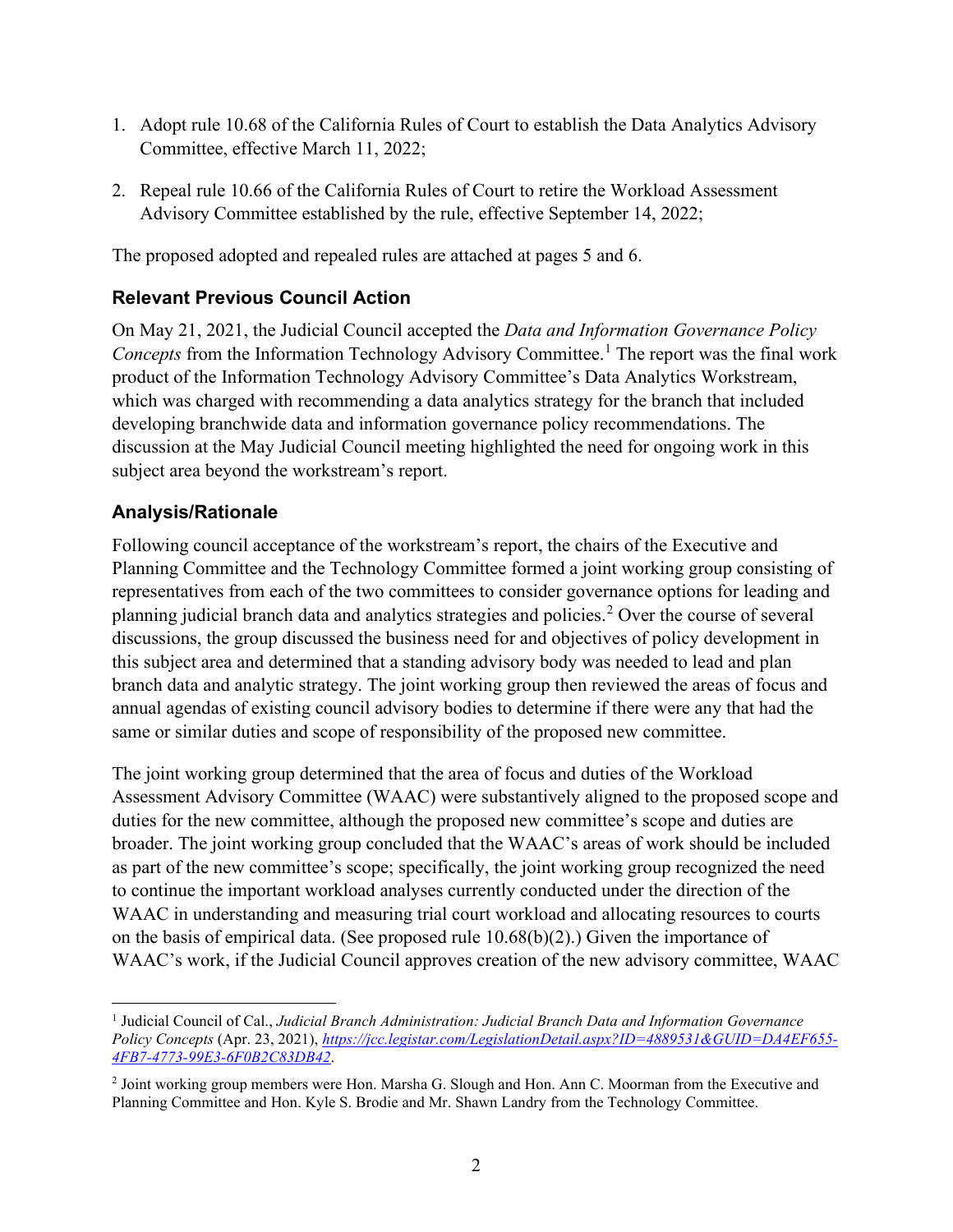will continue its work through the current advisory committee year, which is why the repeal of the authorizing rule is deferred until September 14, 2022. Additionally, all current members of WAAC will be invited to submit applications in response to a solicitation for membership in the new committee.

#### **Policy implications**

This proposal will promote better data-driven decisionmaking, foster transparency, and improve the administration of justice by making recommendations to the Judicial Council in the areas of judicial branch data and information strategy. This work supports Judicial Council efforts to modernize and improve access to justice and complements Judicial Council information technology modernization efforts.

#### **Comments**

The working group members made periodic, informational updates to their respective committees throughout the deliberative process, with the most recent updates occurring at the February 8, 2022 Executive and Planning Committee meeting and the February 14, 2022 Technology Committee meeting. There were no comments made in response to these updates.

Additionally, presiding justices, presiding judges, and court executive officers were invited to an informational webinar on December 17, 2021, to learn about the proposed committee. About 50 attendees participated. A few attendees made comments in support of the proposal. One question was asked regarding the proposed merging of the Workload Assessment Advisory Committee with the new proposed committee and how the former's work and charter would be incorporated into the new committee, and the proponents assured the group that the proposed rule would ensure that the new committee would take over the work.

Following the webinar, the proposal circulated for public comment from December 21, 2021, to January 14, 2022. One comment, in support of the proposal, was received from an IT Deputy at a superior court. The comments chart is attached at page 7.

#### **Alternatives considered**

The joint working group considered a number of alternatives when determining how to move forward. One option was to create a new advisory body with an area of focus that did not overlap with any existing advisory body. This option was rejected in the interest of maintaining the existing number of Judicial Council advisory bodies.

Rather than creating the proposed new advisory committee, the joint working group considered the alternative of substantially amending and expanding the scope and duties of the Workload Assessment Advisory Committee. However, once the group started drafting the rule language to address the relevant issues, it became apparent that drafting an area of focus for a new advisory committee—which will have a more expansive focus than WAAC—would be more straightforward than making substantial amendments to WAAC's charge in the current rule of court.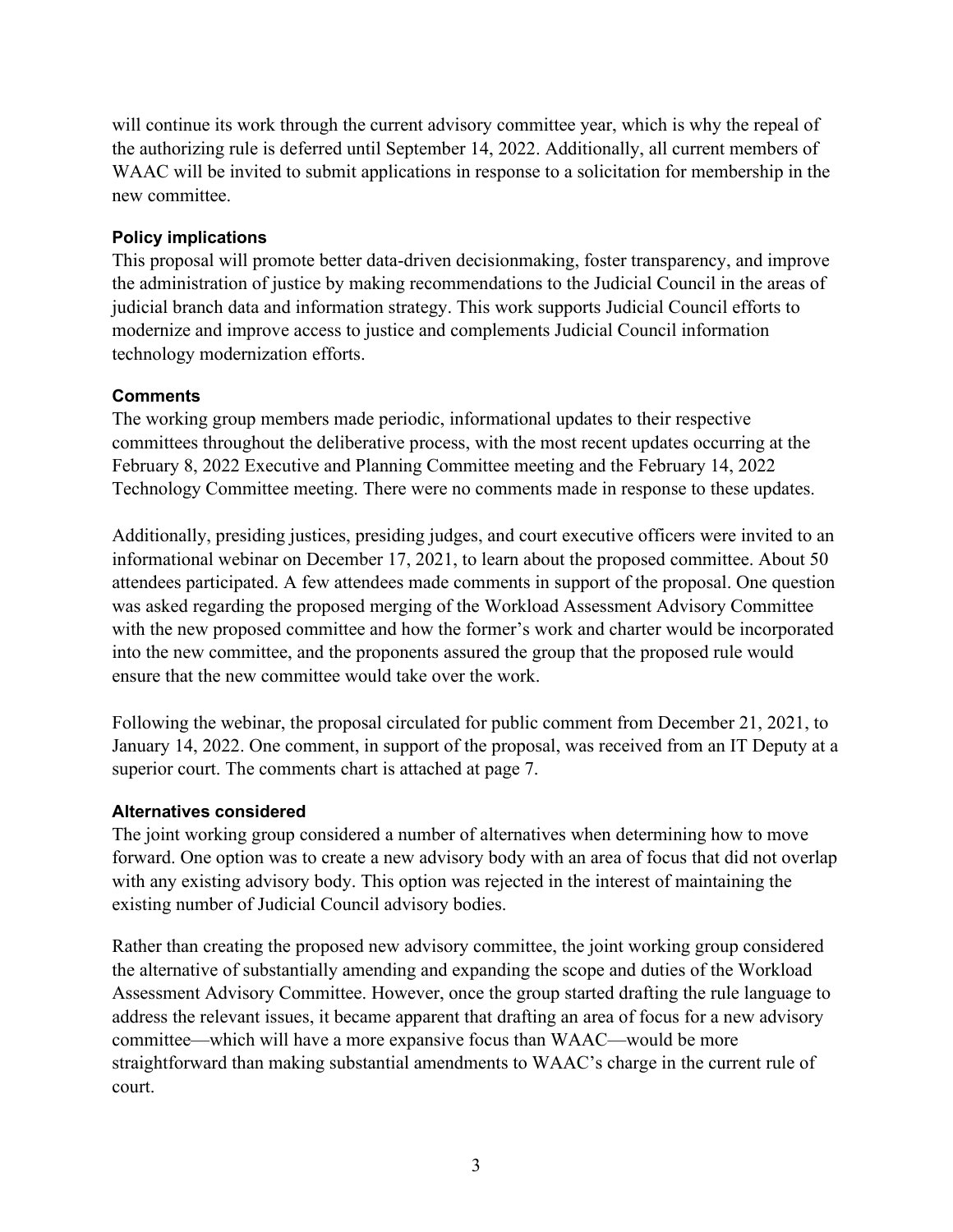Another option was to consolidate the work of the Judicial Branch Statistical Information System (JBSIS) Subcommittee of the Court Executives Advisory Committee as well as the Workload Assessment Advisory Committee into the proposed new advisory body. This alternative was not pursued further because the technical and tactical nature of the JBSIS Subcommittee's work differs from the proposed focus of the new advisory committee on governance and management of data. The joint working group anticipates that the JBSIS Subcommittee and the proposed advisory committee would certainly coordinate and consult with each other.

### **Fiscal and Operational Impacts**

This proposal will not create any direct fiscal impacts. Because the proposal calls for establishing a new advisory committee and retiring another, there is no net increase in administrative costs needed to support the new advisory body. In terms of operational impacts, Judicial Council staff will coordinate any transitional activities needed to ensure that any reports and recommendations normally made by the Workload Assessment Advisory Committee are transferred to the Data Analytics Advisory Committee.

#### **Attachments and Links**

- 1. Cal. Rules of Court, rules 10.66 and 10.68, at pages 5 and 6
- 2. Chart of comments, at page 7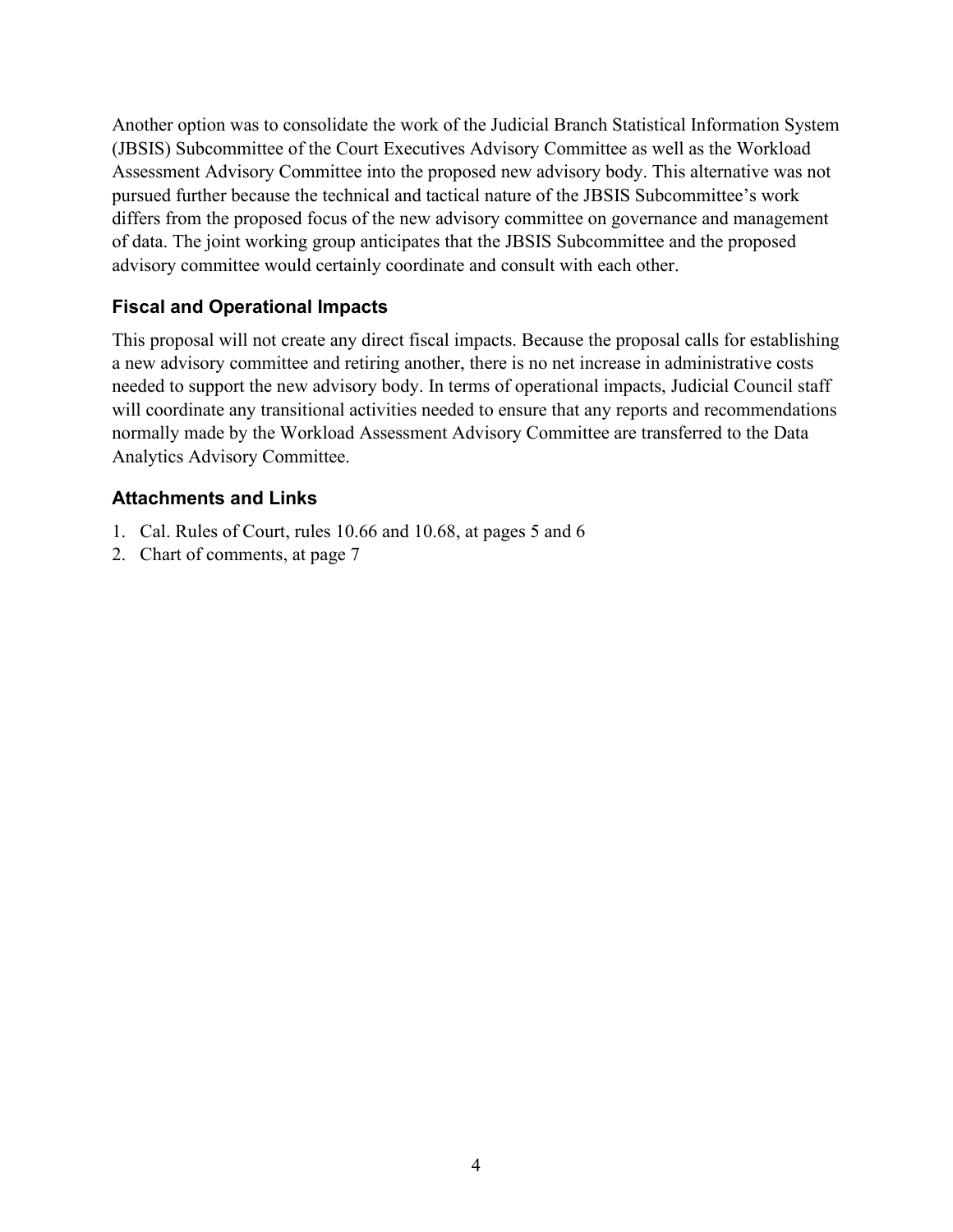Rule 10.66 of the California Rules of Court is repealed as of September 14, 2022 and rule 10.68 is adopted, effective March 11, 2022, to read:

|            | Rule 10.66. Workload Assessment Advisory Committee [Repealed]                                                                                                                                                                                                                                                                                                        |  |  |  |  |  |
|------------|----------------------------------------------------------------------------------------------------------------------------------------------------------------------------------------------------------------------------------------------------------------------------------------------------------------------------------------------------------------------|--|--|--|--|--|
|            | (a) Area of focus                                                                                                                                                                                                                                                                                                                                                    |  |  |  |  |  |
|            | The committee makes recommendations to the council on judicial administration<br>standards and measures that provide for the equitable allocation of resources across<br>courts to promote the fair and efficient administration of justice.                                                                                                                         |  |  |  |  |  |
|            | (b) Additional duties                                                                                                                                                                                                                                                                                                                                                |  |  |  |  |  |
|            | In addition to the duties specified in rule 10.34, the committee must recommend:                                                                                                                                                                                                                                                                                     |  |  |  |  |  |
|            | (1) Improvements to performance measures and implementation plans and any<br>modifications to the Judicial Workload Assessment and the Resource<br><b>Assessment Study Model;</b>                                                                                                                                                                                    |  |  |  |  |  |
|            | (2) Processes, study design, and methodologies that should be used to measure<br>and report on court administration; and                                                                                                                                                                                                                                             |  |  |  |  |  |
|            | (3) Studies and analyses to update and amend case weights through time studies,<br>focus groups, or other methods.                                                                                                                                                                                                                                                   |  |  |  |  |  |
|            | (e) Membership                                                                                                                                                                                                                                                                                                                                                       |  |  |  |  |  |
|            | $(1)$ The advisory committee consists of an equal number of superior court<br>judicial officers and court executive officers reflecting diverse aspects of<br>state trial courts, including urban, suburban, and rural locales; size and<br>adequacy of resources; number of authorized judgeships; and for judicial<br>officers, diversity of case type experience. |  |  |  |  |  |
|            | A judicial officer and court executive officer may be from the same court.                                                                                                                                                                                                                                                                                           |  |  |  |  |  |
|            | <b>Rule 10.68. Data Analytics Advisory Committee</b>                                                                                                                                                                                                                                                                                                                 |  |  |  |  |  |
| <u>(a)</u> | <b>Areas of focus</b>                                                                                                                                                                                                                                                                                                                                                |  |  |  |  |  |
|            | The committee makes recommendations to the Judicial Council regarding the<br>collection, use, and sharing of judicial branch data and information to inform<br>decisionmaking, promote transparency, and improve the administration of justice<br>while ensuring the security of nonpublic data and data sources.                                                    |  |  |  |  |  |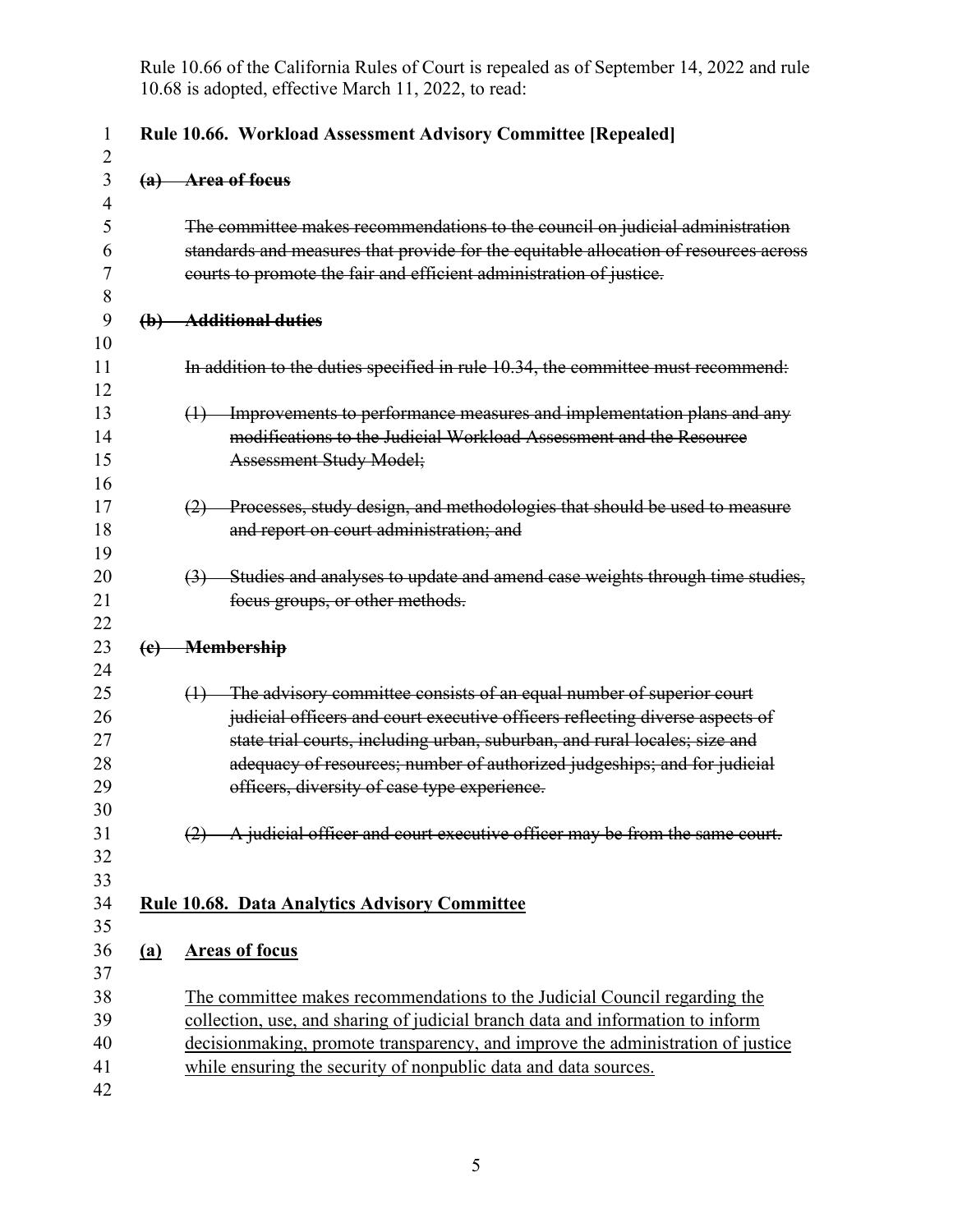| $\mathbf{1}$        | <u>(b)</u> | <b>Additional duties</b>                                                                                                                                   |  |  |  |  |  |
|---------------------|------------|------------------------------------------------------------------------------------------------------------------------------------------------------------|--|--|--|--|--|
| $\overline{c}$<br>3 |            | In addition to the duties described in rule 10.34, the committee must:                                                                                     |  |  |  |  |  |
| 4                   |            |                                                                                                                                                            |  |  |  |  |  |
| 5<br>6              |            | Develop and recommend policies, or revisions to existing policies,<br>(1)<br>concerning standards and measures to use in collecting, analyzing and         |  |  |  |  |  |
| 7                   |            | sharing data and information that will advance the goals of increased access                                                                               |  |  |  |  |  |
| 8                   |            | to justice, greater transparency and accountability, and enhanced delivery of                                                                              |  |  |  |  |  |
| 9                   |            | services to the public.                                                                                                                                    |  |  |  |  |  |
| 10                  |            |                                                                                                                                                            |  |  |  |  |  |
| 11<br>12            |            | Develop and recommend performance measures, studies, and methodologies<br>(2)<br>to measure and report on court administration, practices, and procedures, |  |  |  |  |  |
| 13                  |            | including workload assessments; and                                                                                                                        |  |  |  |  |  |
| 14                  |            |                                                                                                                                                            |  |  |  |  |  |
| 15                  |            | Identify, analyze, and report on emerging issues related to branch data and<br>$\left( \frac{3}{2} \right)$                                                |  |  |  |  |  |
| 16                  |            | information, including usage of data and information to support branch                                                                                     |  |  |  |  |  |
| 17                  |            | projects and initiatives.                                                                                                                                  |  |  |  |  |  |
| 18<br>19            | (c)        | <b>Membership</b>                                                                                                                                          |  |  |  |  |  |
| 20                  |            |                                                                                                                                                            |  |  |  |  |  |
| 21                  |            | The committee must include at least one member from each of the following                                                                                  |  |  |  |  |  |
| 22                  |            | categories:                                                                                                                                                |  |  |  |  |  |
| 23                  |            |                                                                                                                                                            |  |  |  |  |  |
| 24                  |            | (1)<br>Appellate justice;                                                                                                                                  |  |  |  |  |  |
| 25<br>26            |            | Trial court judicial officer;<br>(2)                                                                                                                       |  |  |  |  |  |
| 27                  |            |                                                                                                                                                            |  |  |  |  |  |
| 28                  |            | Trial court or appellate court administrator; and<br>(3)                                                                                                   |  |  |  |  |  |
| 29                  |            |                                                                                                                                                            |  |  |  |  |  |
| 30                  |            | Court staff with data and information management expertise.<br>$\left(4\right)$                                                                            |  |  |  |  |  |
| 31                  |            |                                                                                                                                                            |  |  |  |  |  |
| 32<br>33            | <u>(d)</u> | <b>Member selection</b>                                                                                                                                    |  |  |  |  |  |
| 34                  |            | Factors to be considered in making all appointments to the committee include a                                                                             |  |  |  |  |  |
| 35                  |            | candidate's general expertise and experience in data, information, or technology                                                                           |  |  |  |  |  |
| 36                  |            | governance and management.                                                                                                                                 |  |  |  |  |  |